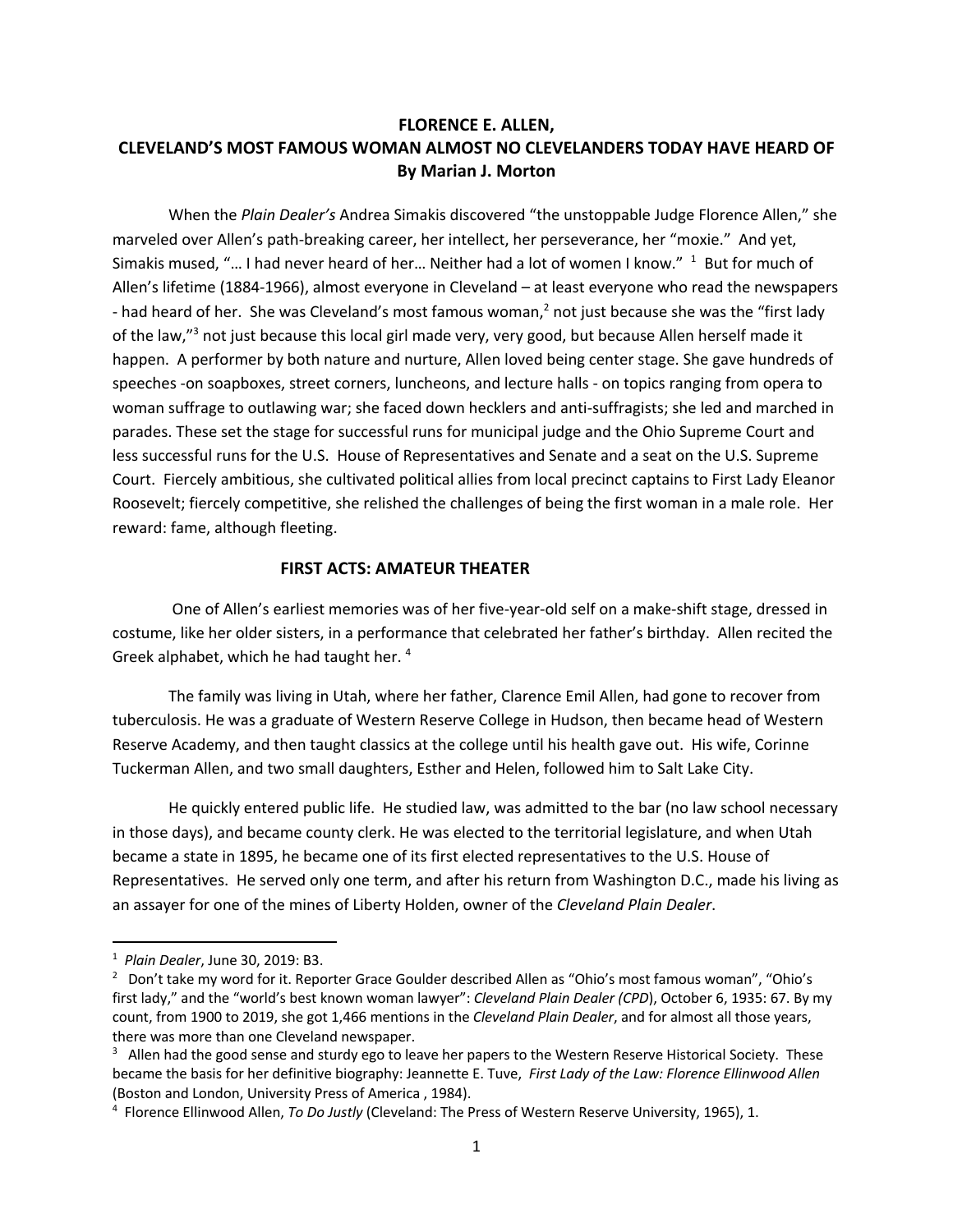Corinne Allen "was always immersed in some public undertaking," her daughter recalled.<sup>5</sup> Corinne had been admitted to the first class at Smith College in 1875, one of a tiny handful of women who attended college in the 1870s. Although she dropped out of college to marry Clarence, she believed that her privileged education gave her special responsibilities to her community. Florence was born in Utah, and Elizabeth, Clarence Emil Jr., and John followed. Utah women had been enfranchised by the Utah territorial legislature in 1870, disenfranchised by Congress in 1887 in a dispute over the legality of polygamy, but continued to play public roles. An energetic participant in the woman's club movement of the late nineteenth century, Corinne joined local, state, and national women's clubs and helped found the Mothers' Congress, later the P.T.A. She was a vocal opponent of the Mormon practice of polygamy. Corinne became an organizer in 1900 for Democratic presidential candidate William Jennings Bryan.<sup>6</sup>

Florence Allen attended high school in Salt Lake City, where she was most inspired by her piano teacher, and in 1900, at age 16, she entered the Women's College of Western Reserve University. Although she was elected to Phi Beta Kappa, she later recalled, "I do not seem to have been greatly interested in any special branch of learning," except piano, which she practiced for hours. She found time for politics, however, and was elected freshman class president.<sup>7</sup> She loved going to local operas, stage productions, and concerts; her college scrapbooks are full of playbills with lively comments in the margins. <sup>8</sup> She also greatly enjoyed "the dramatics that we produced on the campus," proud of her role in which "I was stout, vigorous, shook my cane and swore enthusiastically."  $9$  No male actors being available, she – with a strong voice - also played the king in a Hindu play: " I sweltered in the royal purple robe." 10 These college theatrics were dress rehearsals for performances in her judicial robes.

Allen was tall, sturdily built (she struggled with her weight all her life), with regular features and a broad forehead. Until the 1920s, she wore her hair long and piled on top of her head. She was handsome, not conventionally pretty. <sup>11</sup> She had a commanding presence, appreciated and applauded by audiences and supporters. By her own account – and other's -, she had little fashion sense and recalled more than one occasion when friends at the last-minute scrambled to provide something appropriately feminine for her to wear for a public appearance.<sup>12</sup>

After graduation in 1904, Allen accompanied her mother to Berlin, where Corinne had been asked to speak on polygamy to the International Council of Women. Florence studied piano but decided that she lacked the talent to make her living as a musical performer. Instead, she became a music critic, which provided her with an entry into her public life in Cleveland when she returned in 1906. She

 $^8$  Tuve, 11.

<sup>5</sup> Allen, 9-10.

 $<sup>6</sup>$  Tuve, 10.</sup>

<sup>7</sup> Allen, 19.

<sup>&</sup>lt;sup>9</sup> Allen, 19

<sup>10</sup> Allen, 20.

<sup>&</sup>lt;sup>11</sup> Tuve, 12.<br><sup>12</sup> Allen, 26;28; 31. Virginia Clark Abbott, *The History of Woman Suffrage and the League of Women Voters in Cuyahoga County, 1911-1945* (Cleveland: n.p. c. 1949), 52.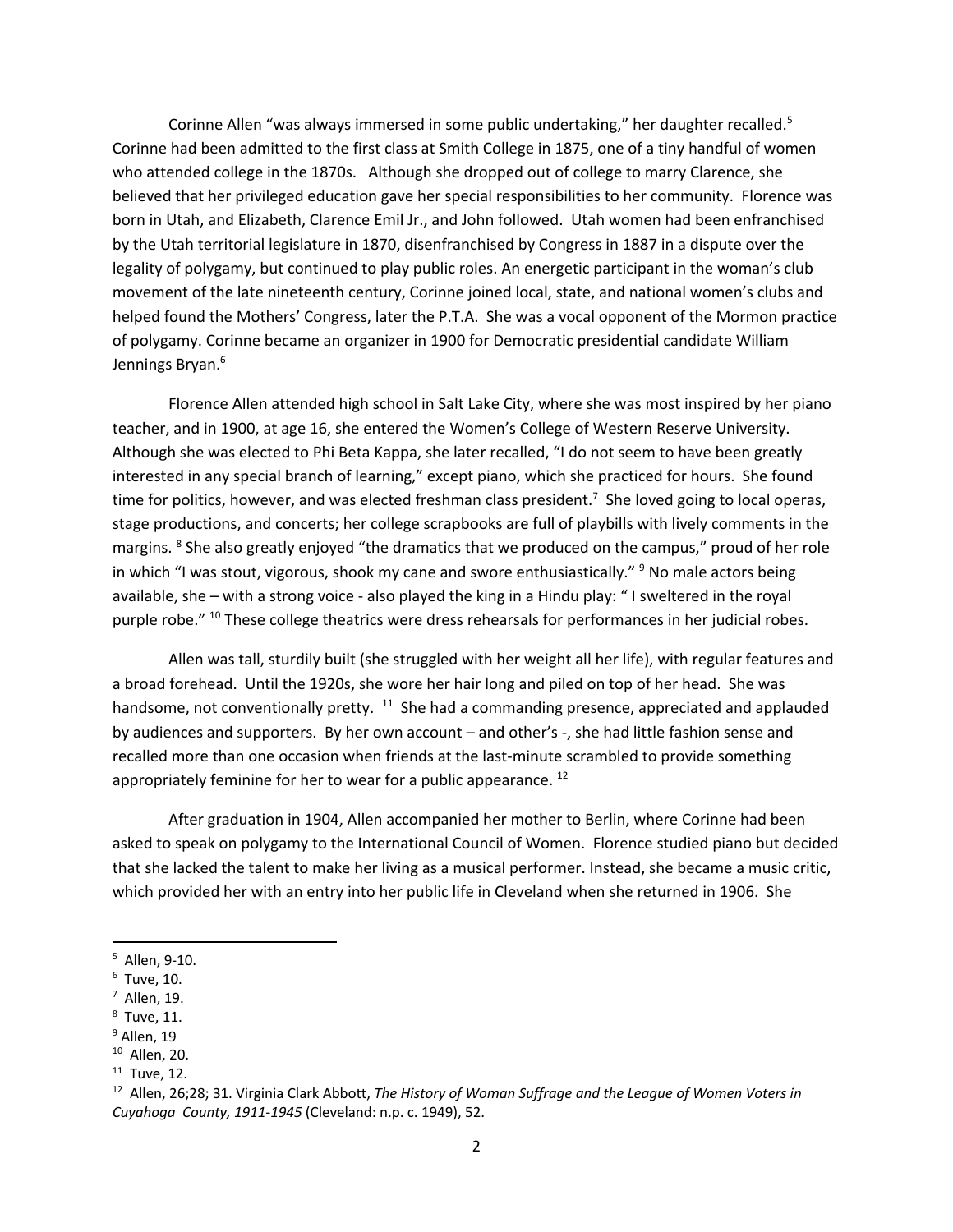landed a job at Laurel School, a private girls' school, where she directed the plays, played piano for chapel every morning, and taught "Greek, German, geography, grammar, and American history." <sup>13</sup>

More important, she became the music critic for the *Cleveland Plain Dealer*. She reviewed concerts, operas, orchestras, and solo performers weekly and sometimes more often. To readers, the byline, "By Florence Allen," became associated with social respectability and professional integrity.

But she didn't want to teach high school girls or write music reviews forever. At the suggestion of one of her teachers at Western Reserve University, she studied for a master's in political science and decided to go to law school. Law was very much a male field, and the new requirement of law school made it even more difficult for women. Western Reserve University Law School, for example, did not accept women, so Allen went first to the University of Chicago and then to New York University. She graduated second in her class.

In New York, money was tight, and as she had in Cleveland, she supplemented her income with public lectures. More important, she met the women who would help shape her career and her political agenda. These included the Reverend Anna Howard Shaw, president of the National American Woman Suffrage Association (NAWSA), 1904-1915; Carrie Chapman Catt, the brilliant NAWSA president usually credited with devising the "winning strategy" for achieving the vote; and Maude Wood Park, the organizer of the College Equal Suffrage Organization. Park gave Allen a job as the organization's secretary. Although initially viewed as wild revolutionaries by many Americans, these suffragists led the movement into the moderate mainstream, especially after the break with the more radical National Women's Party. This way led to victory in 1920.

Pragmatic by necessity, the NAWSA endorsed no political candidate unless he endorsed woman suffrage. Suffragists argued for the vote on the grounds that women were equal to men and deserved equal treatment and also, often simultaneously, that women were different and would bring their special nurturing skills to politics and the larger community, especially the lives of women. These became Allen's guiding principles.

## **SECOND ACTS: POLITICAL THEATER**

In 1912, one of many proposed amendments to the Ohio constitution would have enfranchised Ohio women by changing the words that described a voter as a "white male" to "every citizen." Allen returned to Cleveland to make it happen. She was already well-known to Clevelanders, thanks to her family connections and her byline at the newspaper.

She was also a polished public speaker. Like her fellow suffragists, she was well educated and well off financially, but unlike them, she was neither shy nor modest. Accompanied by cub reporter Louis Seltzer, she and other brave women rode from Cleveland to Medina on a rented trolley that carried a "Votes for Women" banner; when it stopped, Allen hopped off and pitched woman suffrage

<sup>13</sup> Tuve, 18.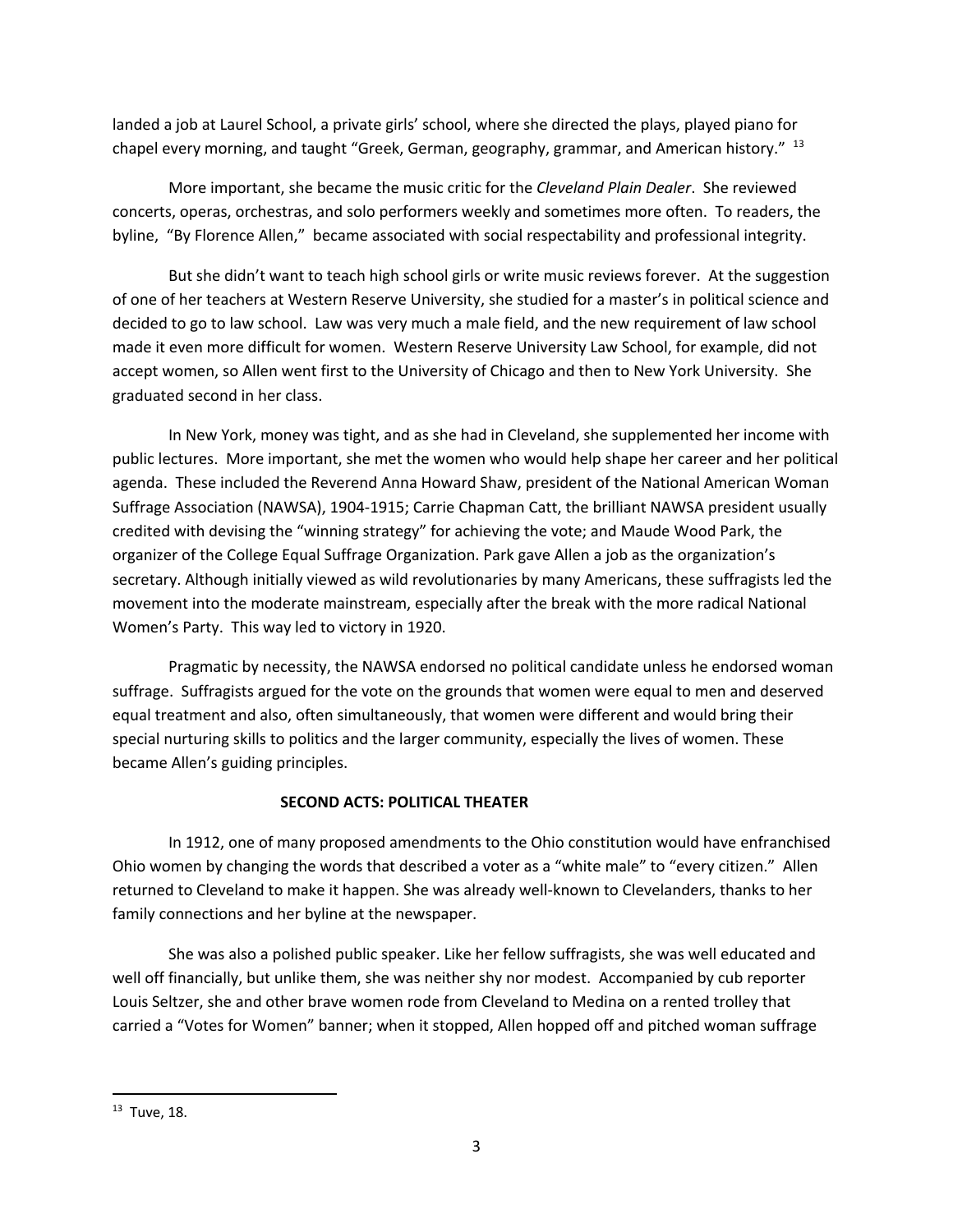from a soap box. <sup>14</sup> Suffragists were routinely greeted by hecklers, who told them to return to their homes where they belonged. "It can't be did," maintained one opponent to votes for women, "and if it can be did, it hain't right." 15 More frustrating was public indifference. Allen recalled a meeting in one small town at which only two women appeared; she urged them to return the next night, and they did, bringing one friend. On the brighter side, she was "roundly cheered" in a circus tent in Ottawa, Ohio, and in Sidney, Ohio, at a band concert, accompanied by another suffragist, who entertained the crowd by whistling and playing the cornet. She spoke and organized women all over the state – 92 speeches in 88 counties <sup>16</sup> The referendum lost by 87,455 votes, but Allen's exposure laid the groundwork for her successful runs for state-wide office in 1922 and 1928.

Ohio women organized a second effort to amend the Ohio constitution in 1914, using the initiative. Allen again took to the lecture circuit; she shared a platform with fellow supporter, Cleveland Mayor Newton D. Baker in March, 1914.  $^{17}$  As Baker watched from the grandstand, a great parade of 10,000 women and men, including Allen, marched through Cleveland streets on October 4. <sup>18</sup> Allen predicted a win: "I have visited more than forty Ohio counties in this campaign … [M]any women opposed to suffrage two years ago now are heartily in favor of it…. [M]en are changing from a position of direct opposition or indifference to open espousal." <sup>19</sup> Her colleagues chose her to debate the prominent anti-suffragist Lucy Price in Gray's Armory. Anti-suffragists, often wealthy and well-educated women like the suffragists themselves, argued that women's place was in the home, not the polling place, and moreover, most women didn't want to vote. Allen took the opposite position. Both arguments would have been difficult to prove. Although no official winner was announced, Allen felt that she had won and accused her opponent of calling her "a short and ugly name." <sup>20</sup> The initiative failed by an even greater margin than had the 1912 amendment.

Temporarily thwarted at the state level, suffragists switched tactics. Persuaded by Allen and other suffragists, the authors of East Cleveland's new charter in 1916 included a provision that allowed women to vote in municipal elections. The provision was challenged by the Cuyahoga County Board of Elections. The Cleveland Woman Suffrage League filed a taxpayers' suit against the board. Allen was their attorney and won the case before the Ohio Supreme Court.

This victory, plus her name recognition, won her the attention of the local Democratic Party, which appointed her an assistant county prosecutor. This became the beginning of her judicial career.

Even before the suffrage amendment was ratified on August 18, 1920, Allen launched her campaign for municipal judge. Because it was too late to enter a party primary, she quickly organized a petition campaign to get her name on the ballot. Her fellow suffragists, many now members of the new League of Women Voters, came to her aid, as she had to theirs. Allen herself spoke often, now on her

<sup>14</sup> *Cleveland Plain Dealer (CPD),* June 25, 1912: 12.

 $15$  Abbott, 54.<br> $16$  Allen, 32.

<sup>17</sup> *CPD*, March 3, 1914: 14.

<sup>18</sup> Abbott, 38. 19 *CPD*, October 10, 1914: 5.

<sup>&</sup>lt;sup>20</sup> Allen, 34. What name can this have been?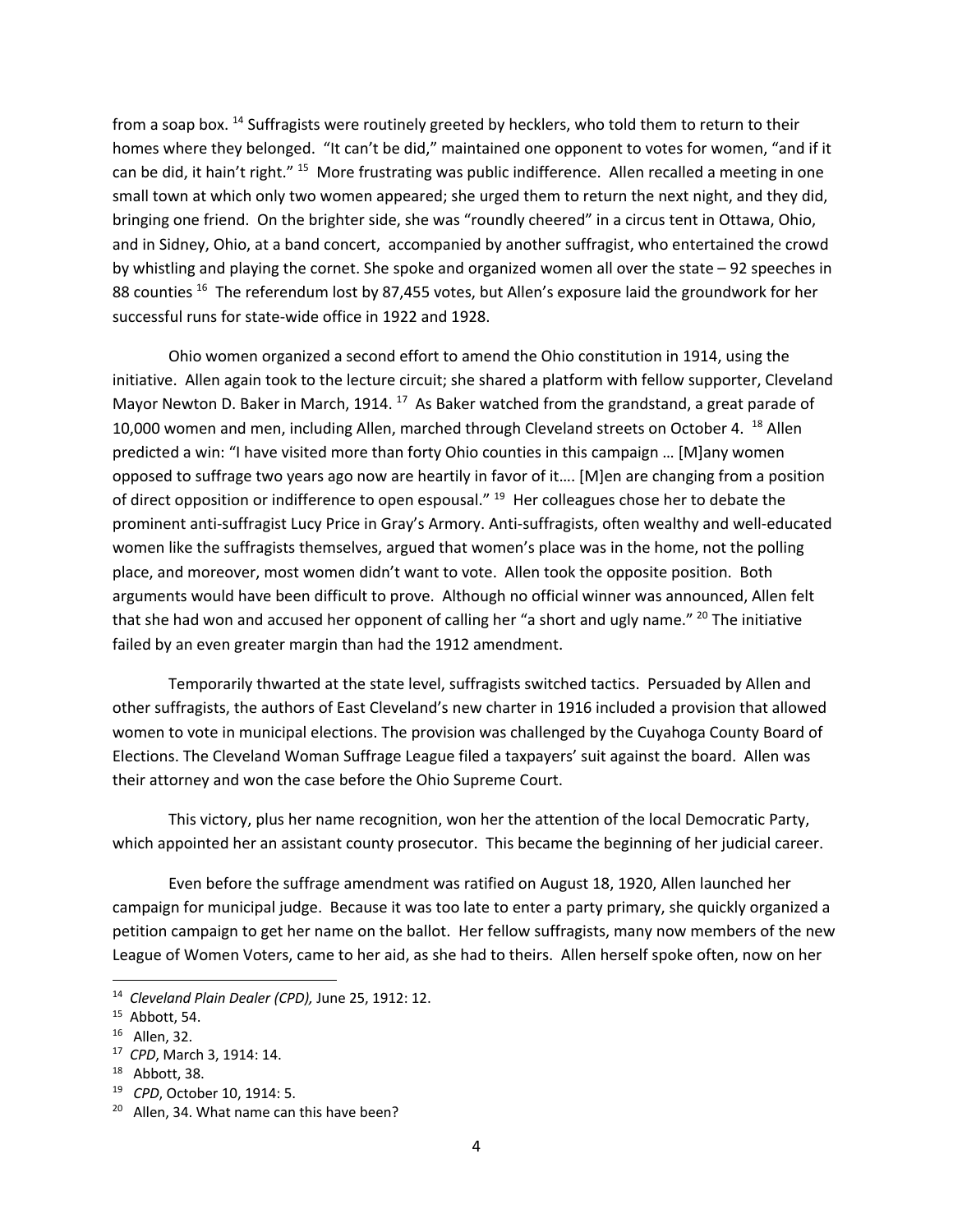own behalf. Once in the race, she was endorsed by the league, by the Business and Professional Women and a host of other women's organizations, and by all four Cleveland newspapers. She led the field of ten judicial candidates.<sup>21</sup>

Allen ran as a non-partisan. She believed that judges should not be closely identified with one party or the other. Moreover, she had broken with Democratic leader Baker over his endorsement of universal military training when he was Secretary of War during World War I. She also hoped to get votes from both Democrats and Republicans, which she did. 22

During these years in Cleveland, Allen met the leaders of the local suffrage movement like Harriet Taylor Upton, Elizabeth Hauser, Belle Sherwin, Zara DuPont, Lucia McBride, Mary B. Grossman, and dozens of others. "Society women, professional women, rich women, poor women – a noble band of good workers."23 She made personal friends and political alliances that would stand her in good stead for the rest of her career. She never forgot them; they never forgot her. "I was the beneficiary of the entire woman movement," she acknowledged. <sup>24</sup>

### **ON THE MAIN STAGE: FIRST LADY OF THE LAW**

Within months of the passage of the Nineteenth Amendment and with these women's help, Allen took her seat as Cleveland's first female judge of the Common Pleas court. She prided herself on her efficiency in the dispatch of justice. On the grounds that she was single, she refused to be sidelined to divorce court, choosing criminal law. "<sup>25</sup> This was where the action was: Cleveland was then under siege by "organized and unorganized criminals" who robbed and murdered citizens, including policemen, almost with impunity.  $^{26}$  In her first term, 1921-1922, she disposed of 892 cases.<sup>27</sup>

Two of those cases made headlines. The first involved a 1921 payroll robbery in which two men were murdered by a gang implicated in several other robberies. Their leader, Frank Motto, fled to California but was returned to Cleveland and Allen's court. In May 1921, during the jury trial, she had to clear the courtroom of suspicious looking men, who were carrying weapons. She herself received a death threat: "On the day Motto dies, you die." <sup>28</sup> The *Cleveland Plain Dealer* shouted: "JUDGE ALLEN SENTENCES SLAYER .... In a calm, even tone, Judge Florence E. Allen pronounced the death penalty." <sup>29</sup>

 $21$  Allen, 43-44.<br> $22$  Tuve, 54.

<sup>23</sup> Florence E. Allen and Mary Welles, *The Ohio Woman Suffrage Movement* (Committee for the Preservation of Ohio Woman Suffrage Records, 1952), 41.

<sup>24</sup> Allen, 43.

<sup>&</sup>lt;sup>25</sup> Allen, 46.

<sup>26</sup> John Stark Bellamy, *The Maniac in the Bushes and More Tales of Cleveland Woe* (Cleveland: Gray and Company Publishers, 1997), 219.

<sup>27</sup> Allen, 51.

<sup>28</sup> Allen, 28.

<sup>29</sup> *CPD*, May 15, 1921: 1.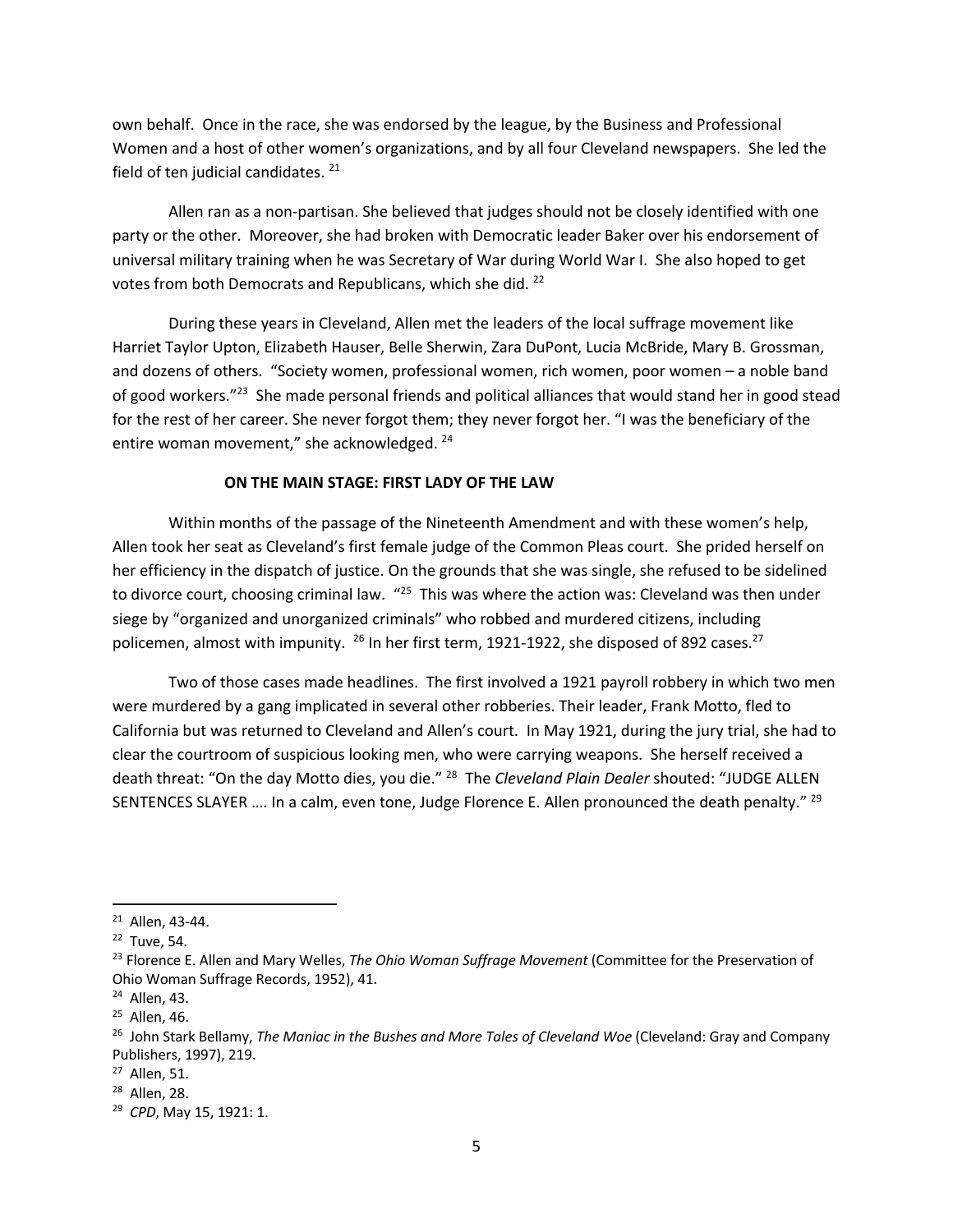Motto died in the electric chair in August. Allen got police protection, became the "first woman judge to impose the death sentence," and created a reputation as a fearless enforcer of law and order.  $30$ 

She enhanced that reputation by sentencing a fellow jurist, former chief justice of the Common Pleas Court, William Henry McGannon, to jail for perjury. He had twice been acquitted of murder. The Cleveland Bar Association, however, prosecuted him, and others, for false statements made during the trials. Despite Allen's efforts, bribes and witness-tampering took place before McGannon's trial. The jury found McGannon guilty, and Allen sentenced him to one to ten years in the penitentiary. "[A] court has never been faced with a more disagreeable duty than that of sentencing a man before whom the court has practiced as a lawyer," she reproached him. 31

It was a spectacular first act, but Allen had set her sights higher. In the summer of 1922, she briefly contemplated running for the U.S. Senate against the incumbent, Atlee Pomerene. Instead, encouraged by Baker, she ran for a vacant seat on the Ohio Supreme Court. 32 The *Cleveland Plain Dealer* applauded: "her election was one of the best things that ever happened to this [Common Pleas] court .... [H]er service on the lower bench fully entitles her to aspire to the higher office." 33 Her usual allies, former suffragists and women's organizations, again organized her campaign. She again ran a nonpartisan campaign and won handily, the first woman to be elected to a state supreme court. Six years later, as her term drew to a close, she again contemplated the Senate. Without the endorsement of the Democratic party but encouraged by women's groups offended by Pomerene's lamentable record on woman suffrage, she ran in the primary against him. She lost but by a small margin. 34

Allen won re-election to the Ohio Supreme Court in 1928, but in 1932, hoping to add to a Democratic landslide, she made a run for the U.S. House. She lost to Republican Chester C. Bolton, but she received her reward in March 1934, when she was appointed by President Franklin D. Roosevelt to to the Sixth Circuit Court of Appeals, the first woman to sit on the federal bench. Clevelanders honored her with a banquet, "an expression of esteem from the Cleveland Bar Association and the women of the city for Judge Allen's achievements in her profession." Organizers included women who had fought for suffrage with Allen two decades earlier. <sup>35</sup> She was appointed the court's chief justice in 1958, the first woman to hold this appointment.

Allen also became the first to be seriously considered for a Supreme Court position by Roosevelt and subsequent presidents. Although she had strong support from local and national women's organizations and political connections in Washington, she never received the appointment. She claimed that she did not "expect such an appointment," <sup>36</sup> but many of her supporters wanted it for her, and certainly so did she.

<sup>30</sup> Allen, 56.

 $31$  Allen, 62. McGannon was released after 19 months because he had diabetes.

<sup>32</sup> Tuve, 63.

<sup>33</sup> *CPD*, June 14, 1922: 6.

<sup>34</sup> Allen, 75-77.

<sup>35</sup> *CPD*, March 25, 1934:16.

<sup>36</sup> Allen, 110.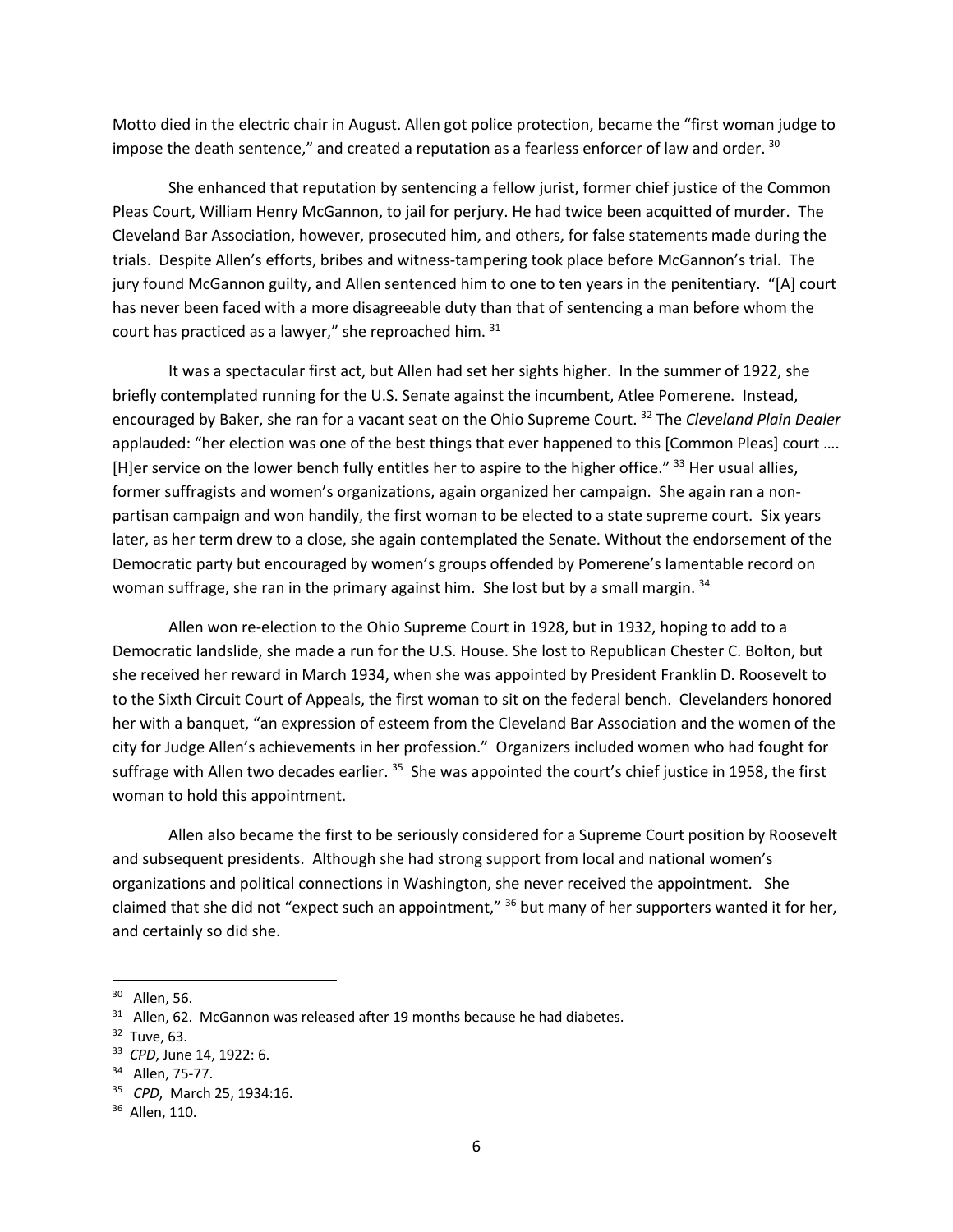Perhaps her academic and professional credentials, both limited by her gender, were not strong enough. Perhaps she was too closely identified as a Democrat; perhaps not closely enough. Perhaps Americans just weren't ready for a woman on the highest court of the land. <sup>37</sup> Not until 1981 did Sandra Day O'Connor get appointed to the Supreme Court.

Allen was a pioneer judge but not a pioneer jurist. The decisions she was proudest of supported the familiar agenda of the suffragists and the women's organizations who had always backed her (the death penalty being the exception). In *Reutner v. City of Cleveland* (1923) she ruled that Cleveland had the right to adopt a city manager plan and proportional representation. The League of Women Voters advocated both and continued to support the city manager plan long after Cleveland voters rejected it in 1931. The league also favored laws that protected women in the workplace. Although the decision was not gender-specific, in *Ohio Automatic Sprinkler Co. v. Fender* (1923) Allen voted with the majority of her colleagues to over-rule lower courts and hold the company responsible for the woman employee's injury. Women's organizations continued to support special legislation for women in the workplace until the 1970s.

Her most significant decision - in January 1938 on the appeals court - ruled in favor of the New Deal's Tennessee Valley Authority. The issue was whether the federal government had the authority to build the dams and waterways that would control flooding in the region and also market electric power. Private power companies argued that this was unfair competition. The League of Women Voters had endorsed an earlier version of the plan in the late 1920s.<sup>38</sup> Clevelanders were familiar with publicly owned utilities because of the municipal power plant established in 1914 when Baker was mayor of Cleveland. In 1937, however, Baker was, initially, the lead attorney for the private power companies. His side lost. Allen's decision held that the TVA did not unfairly compete with private enterprise and more importantly, it upheld the federal government's broad use of its powers. Allen herself, in full judicial regalia, read aloud for an hour her decision before an excited, expectant audience in a jampacked courtroom. 39 She was upheld by the Supreme Court.

This was probably her last bravura performance although she served on the appeals court until 1959. After retirement, Allen continued to make news, traveling and lecturing. In 1965, she published her memoir, *To Do Justly.* 

During her long career on the bench, she had no opportunity to rule on women's rights cases; those would emerge with second-wave feminism after her retirement. In any case, despite her own unconventional life, she had conventional ideas about women's responsibilities: family, home, work if necessary, and service to the community. Perhaps reflecting on the political challenges she herself had faced, she predicted, "No woman, no matter how qualified, will be nominated, much less elected,

<sup>37</sup> Tuve, 124-126.

<sup>&</sup>lt;sup>38</sup> Tuve, 117.<br><sup>39</sup> Tuve, 116-122.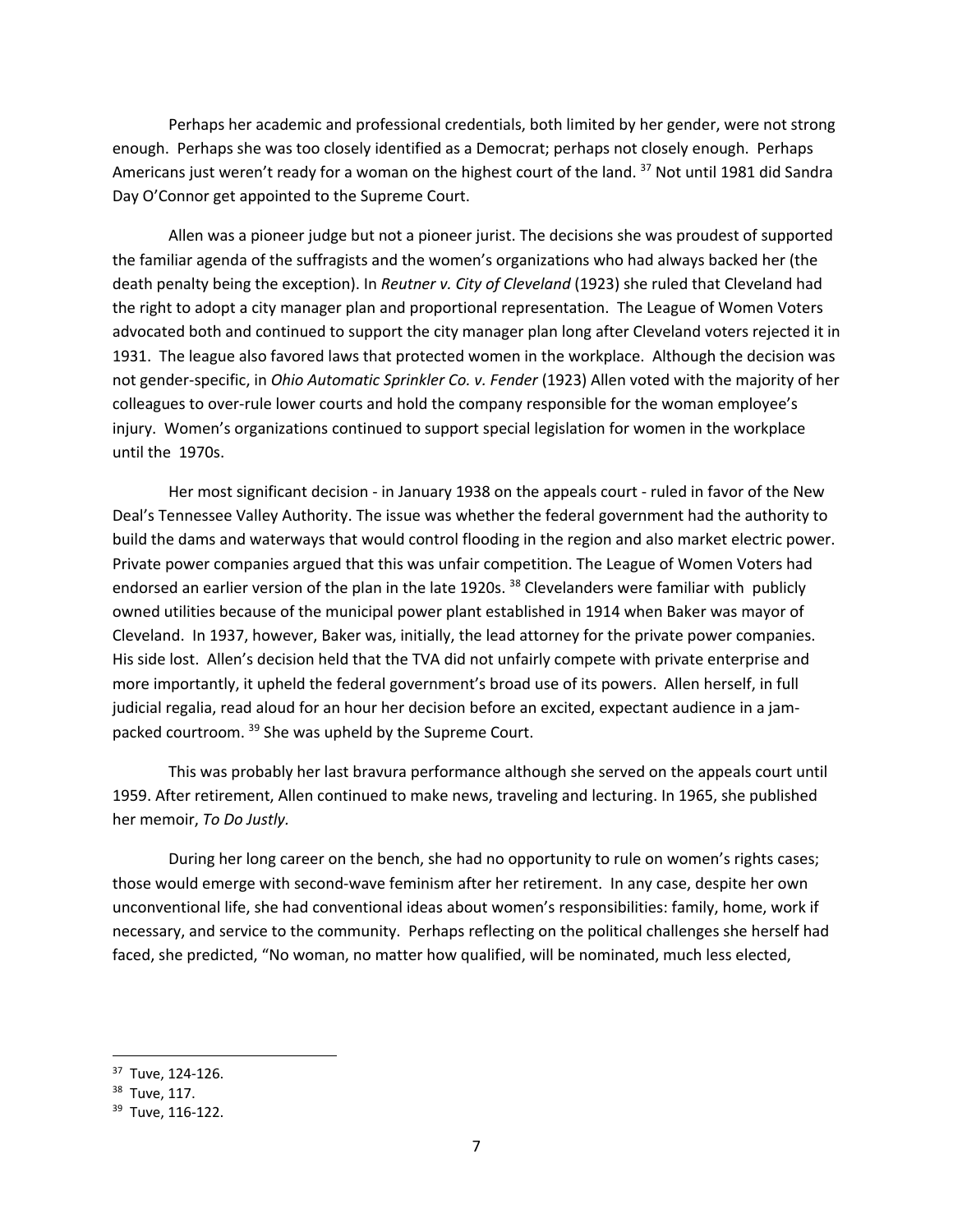President of the United States." <sup>40</sup> Allen was more like Sandra Day O'Connor - better known for her ability to get along with male judges <sup>41</sup> - than like the trail-blazing feminist, Ruth Bader Ginsburg.

When Allen died in September 1966, the *Cleveland Plain Dealer* lamented the passing of this "distinguished, well-loved citizen." 42

### **ENCORE, ENCORE**

Distinguished and well-loved, but soon forgotten. Why?

Maybe because she was from Cleveland, and most famous people are from somewhere else.

Maybe even Clevelanders don't think Cleveland history is interesting enough to remember. Dr. Jeannette Tuve's is the only definitive biography of Allen. The Cleveland Public Library system owns three copies; only one circulates. Allen's contemporary, sometime friend and sometime foe but always more famous, Newton D. Baker, doesn't do much better. The Cleveland Public Library system owns four copies of Clarence C.H. Cramer, *Newton D. Baker: A Biography (*Cleveland: World Publishing, 1961) and three copies of Douglas B. Craig, *Progressives at War: William G. McAdoo and Newton D. Baker, 1863- 1941* (Baltimore: Johns Hopkins University Press, 2013).

Maybe it's just easier to forget women, even women like Allen who lived very public lives.

Of course, periodically we do "remember the ladies," as Abigail Adams advised her husband John as he contemplated the American Revolution and she contemplated what freedom from the British might mean for those who were not male. John and his colleagues didn't heed his wife's advice.

In the 1910s and 1920s, when it looked as though the suffrage movement might, like the American Revolution, turn the world upside down, politicians remembered women – Allen, for example. But in the following decades, attention turned to other things – the Great Depression and World War II, for example.

And then in the 1970s in the heady days of second-wave feminism, born of the civil rights movement, we re-discovered women in the American past. Like Simakis, we were astonished – and exhilarated. We knew about the men, of course, - the presidents, the generals, the industrialists. No one had ever mentioned that there were women back then. You'd think we could have figured it out. And we did, and then forgot.

And today, in 2019, in the context of Hillary Clinton almost becoming President in 2016 and a record number of women elected to Congress in 2018 and because it is almost a hundred years since Allen and others fought for the vote - and Americans like centennials -, we are re-discovering women one more time.

<sup>40</sup> Quoted in Tuve, 141.

<sup>41</sup> Evan Thomas. *First: Sandra Day O'Connor* (New York: Random House, 2019).

<sup>42</sup> *CPD*, September 17, 1966: 14.